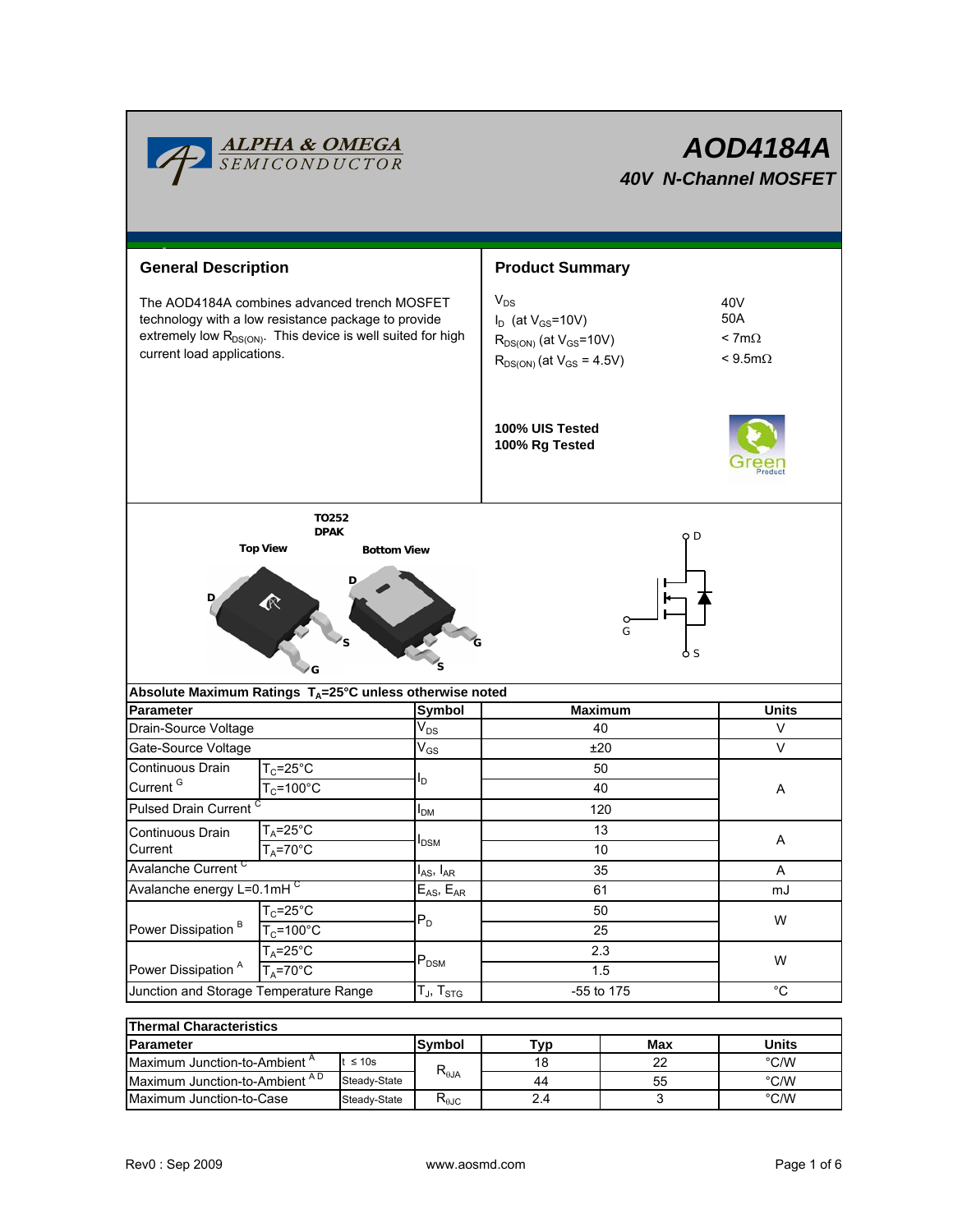

#### Electrical Characteristics (T<sub>J</sub>=25°C unless otherwise noted)

| <b>Symbol</b>                 | <b>Conditions</b><br><b>Parameter</b> |                                                                                                 |                     | Min            | <b>Typ</b> | <b>Max</b>     | <b>Units</b> |  |  |
|-------------------------------|---------------------------------------|-------------------------------------------------------------------------------------------------|---------------------|----------------|------------|----------------|--------------|--|--|
| <b>STATIC PARAMETERS</b>      |                                       |                                                                                                 |                     |                |            |                |              |  |  |
| BV <sub>DSS</sub>             | Drain-Source Breakdown Voltage        | $I_D = 250 \mu A$ , $V_{GS} = 0V$                                                               |                     | 40             |            |                | $\vee$       |  |  |
|                               |                                       | $V_{DS}$ =40V, $V_{GS}$ =0V                                                                     |                     |                |            | 1              |              |  |  |
| $I_{DSS}$                     | Zero Gate Voltage Drain Current       |                                                                                                 | $T_J = 55^{\circ}C$ |                |            | 5              | $\mu$ A      |  |  |
| $I_{GSS}$                     | Gate-Body leakage current             | $V_{DS}$ =0V, $V_{GS}$ = ±20V                                                                   |                     |                |            | ±100           | nA           |  |  |
| $V_{GS(th)}$                  | Gate Threshold Voltage                | $V_{DS} = V_{GS} I_D = 250 \mu A$                                                               |                     |                | 2.1        | 2.6            | $\vee$       |  |  |
| $I_{D(ON)}$                   | On state drain current                | $V_{GS}$ =10V, $V_{DS}$ =5V                                                                     |                     | 120            |            |                | A            |  |  |
| $R_{DS(ON)}$                  |                                       | $V_{GS}$ =10V, $I_D$ =20A                                                                       |                     |                | 5.8        | $\overline{7}$ | $m\Omega$    |  |  |
|                               | Static Drain-Source On-Resistance     |                                                                                                 | $T_J = 125$ °C      |                | 9.6        | 12             |              |  |  |
|                               |                                       | $V_{GS}$ =4.5V, $I_D$ =15A                                                                      |                     |                | 7.6        | 9.5            | $m\Omega$    |  |  |
| $g_{FS}$                      | <b>Forward Transconductance</b>       | $V_{DS}$ =5V, I <sub>D</sub> =5A                                                                |                     |                | 37         |                | S            |  |  |
| $V_{SD}$                      | Diode Forward Voltage                 | $I_S = 1A$ , $V_{GS} = 0V$                                                                      |                     |                | 0.7        | $\mathbf{1}$   | V            |  |  |
| $I_{\rm S}$                   | Maximum Body-Diode Continuous Current |                                                                                                 |                     |                |            | 20             | A            |  |  |
|                               | <b>DYNAMIC PARAMETERS</b>             |                                                                                                 |                     |                |            |                |              |  |  |
| $\mathbf{C}_{\text{iss}}$     | Input Capacitance                     |                                                                                                 |                     | 1200           | 1500       | 1800           | pF           |  |  |
| $\overline{C_{\text{oss}}}$   | Output Capacitance                    | $V_{GS}$ =0V, $V_{DS}$ =20V, f=1MHz                                                             |                     | 150            | 215        | 280            | рF           |  |  |
| $C_{\rm rss}$                 | Reverse Transfer Capacitance          |                                                                                                 |                     | 80             | 135        | 190            | pF           |  |  |
| $R_{\rm g}$                   | Gate resistance                       | $V_{GS}$ =0V, $V_{DS}$ =0V, f=1MHz                                                              |                     | $\overline{2}$ | 3.5        | 5              | Ω            |  |  |
|                               | <b>SWITCHING PARAMETERS</b>           |                                                                                                 |                     |                |            |                |              |  |  |
| $Q_q(10V)$                    | <b>Total Gate Charge</b>              | $V_{GS}$ =10V, $V_{DS}$ =20V, $I_D$ =20A                                                        |                     | 21             | 27         | 33             | nC           |  |  |
| $Q_g(4.5V)$                   | <b>Total Gate Charge</b>              |                                                                                                 |                     | 10             | 14         | 17             | nC           |  |  |
| $\mathbf{Q}_\text{gs}$        | Gate Source Charge                    |                                                                                                 |                     |                | 5          | 6              | nC           |  |  |
| $\mathbf{Q}_{\text{gd}}$      | Gate Drain Charge                     |                                                                                                 |                     | 3              | 6          | 9              | nC           |  |  |
| $t_{D(0n)}$                   | Turn-On DelayTime                     |                                                                                                 |                     |                | 6          |                | ns           |  |  |
| $\mathsf{t}_{\sf r}$          | Turn-On Rise Time                     | $V_{GS}$ =10V, V <sub>DS</sub> =20V, R <sub>L</sub> =1 $\Omega$ ,<br>$R_{\text{GEN}} = 3\Omega$ |                     |                | 17         |                | ns           |  |  |
| $t_{D(off)}$                  | Turn-Off DelayTime                    |                                                                                                 |                     |                | 30         |                | ns           |  |  |
| $\mathfrak{t}_{\mathsf{f}}$   | Turn-Off Fall Time                    |                                                                                                 |                     |                | 17         |                | ns           |  |  |
| $\frac{t_{\rm T}}{Q_{\rm T}}$ | Body Diode Reverse Recovery Time      | $I_F$ =20A, dl/dt=100A/ $\mu$ s                                                                 |                     | 20             | 29         | 38             | ns           |  |  |
|                               | Body Diode Reverse Recovery Charge    | $I_F = 20A$ , dl/dt=100A/ $\mu$ s                                                               |                     | 18             | 26         | 34             | nC           |  |  |

A. The value of R<sub>0JA</sub> is measured with the device mounted on 1in<sup>2</sup> FR-4 board with 2oz. Copper, in a still air environment with T<sub>A</sub> =25°C. The Power dissipation P<sub>DSM</sub> is based on R <sub>θ</sub><sub>Α</sub> and the maximum allowed junction temperature of 150°C. The value in any given application depends on the user's specific board design, and the maximum temperature of 175°C may be used if the PCB allows it.

B. The power dissipation  $P_D$  is based on  $T_{J(MAX)}$ =175°C, using junction-to-case thermal resistance, and is more useful in setting the upper dissipation limit for cases where additional heatsinking is used.

C. Repetitive rating, pulse width limited by junction temperature T<sub>J(MAX)</sub>=175°C. Ratings are based on low frequency and duty cycles to keep initial  $T_{\text{J}}$  =25°C.

D. The  $R_{0JA}$  is the sum of the thermal impedence from junction to case  $R_{0JC}$  and case to ambient.

E. The static characteristics in Figures 1 to 6 are obtained using <300µs pulses, duty cycle 0.5% max.

F. These curves are based on the junction-to-case thermal impedence which is measured with the device mounted to a large heatsink, assuming a maximum junction temperature of  $T_{J(MAX)}$ =175°C. The SOA curve provides a single pulse rating.

G. The maximum current rating is package limited.

H. These tests are performed with the device mounted on 1 in<sup>2</sup> FR-4 board with 2oz. Copper, in a still air environment with T<sub>A</sub>=25°C.

THIS PRODUCT HAS BEEN DESIGNED AND QUALIFIED FOR THE CONSUMER MARKET. APPLICATIONS OR USES AS CRITICAL COMPONENTS IN LIFE SUPPORT DEVICES OR SYSTEMS ARE NOT AUTHORIZED. AOS DOES NOT ASSUME ANY LIABILITY ARISING OUT OF SUCH APPLICATIONS OR USES OF ITS PRODUCTS. AOS RESERVES THE RIGHT TO IMPROVE PRODUCT DESIGN, FUNCTIONS AND RELIABILITY WITHOUT NOTICE.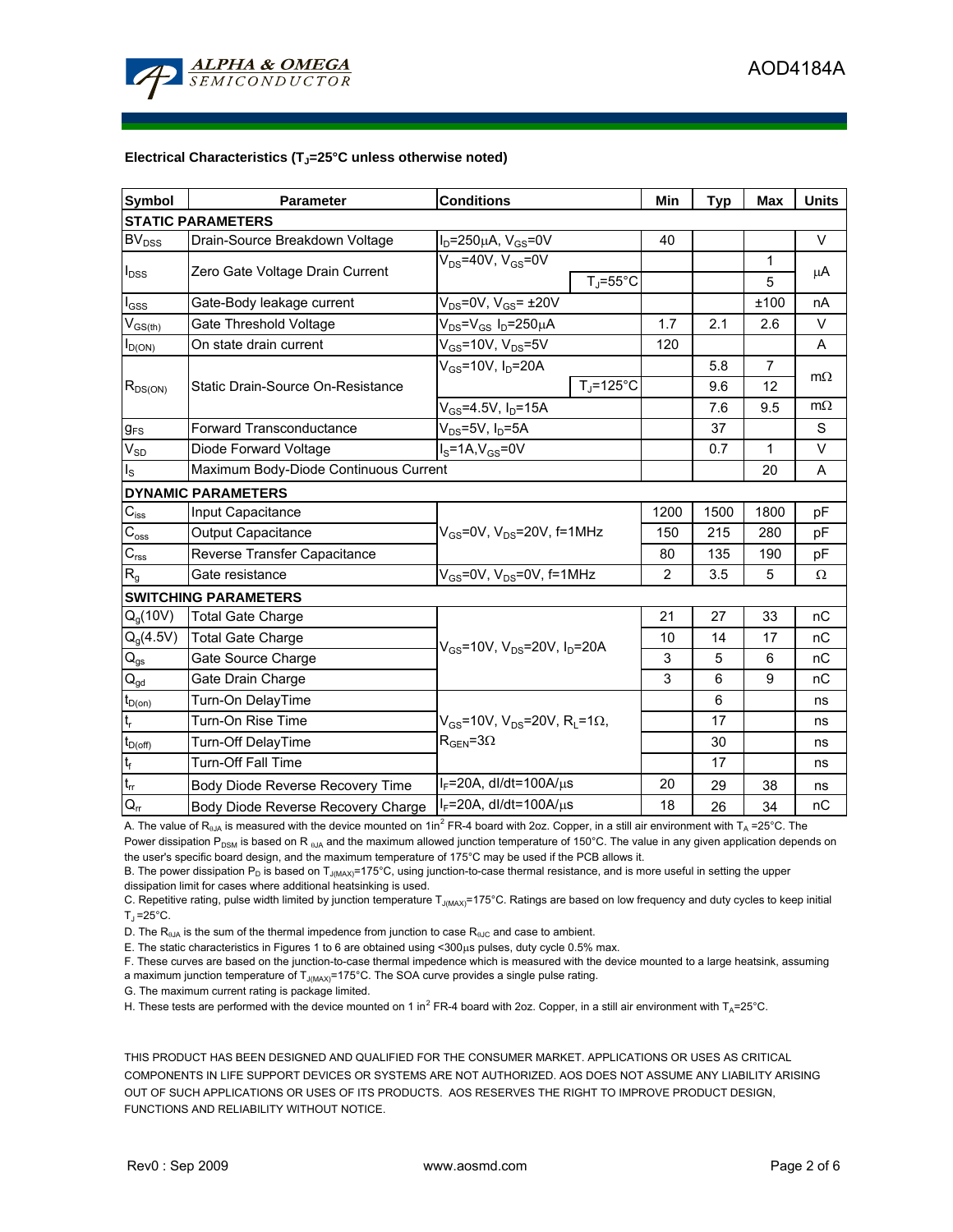

## **TYPICAL ELECTRICAL AND THERMAL CHARACTERISTICS**

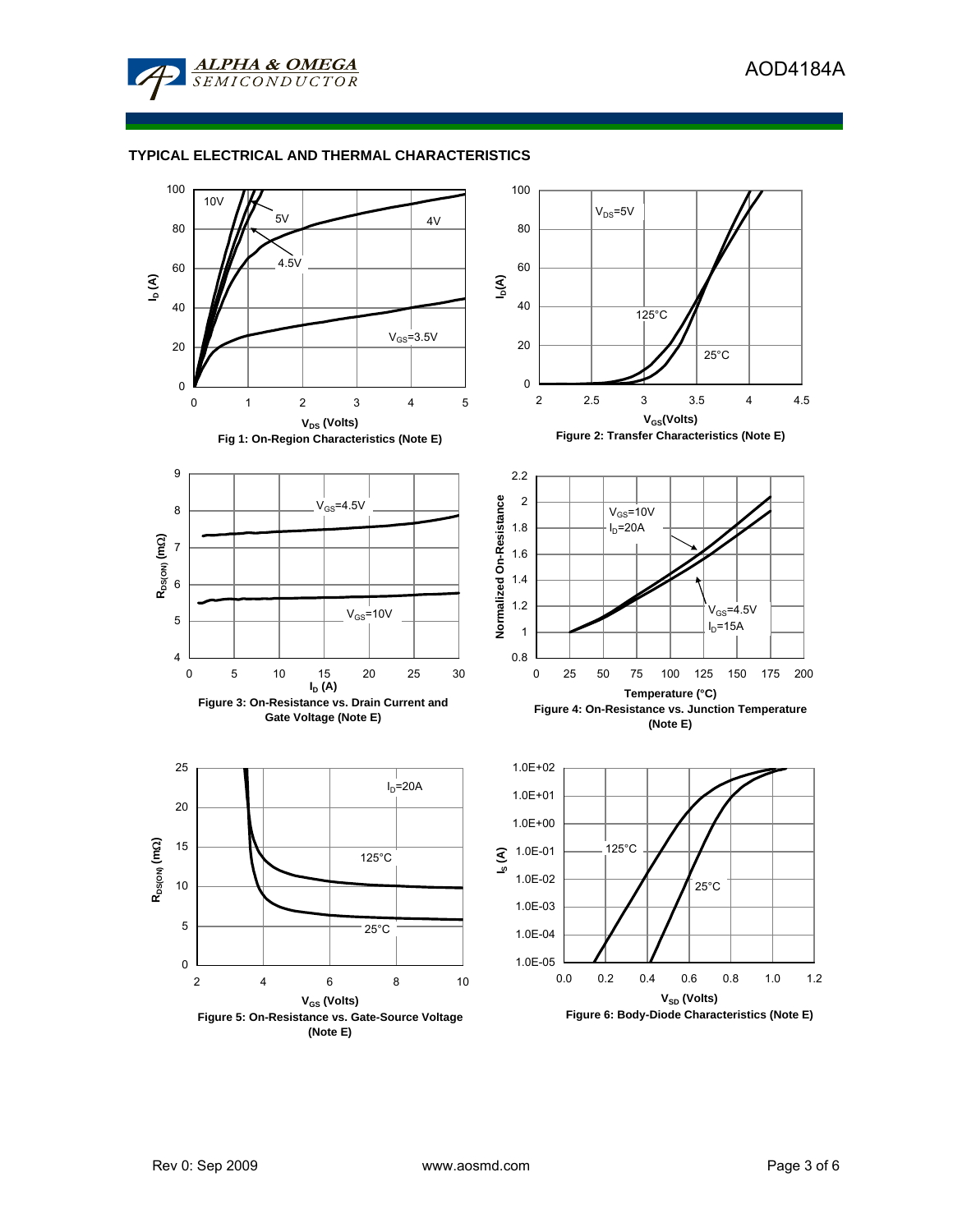

## **TYPICAL ELECTRICAL AND THERMAL CHARACTERISTICS**



**Figure 11: Normalized Maximum Transient Thermal Impedance (Note F)**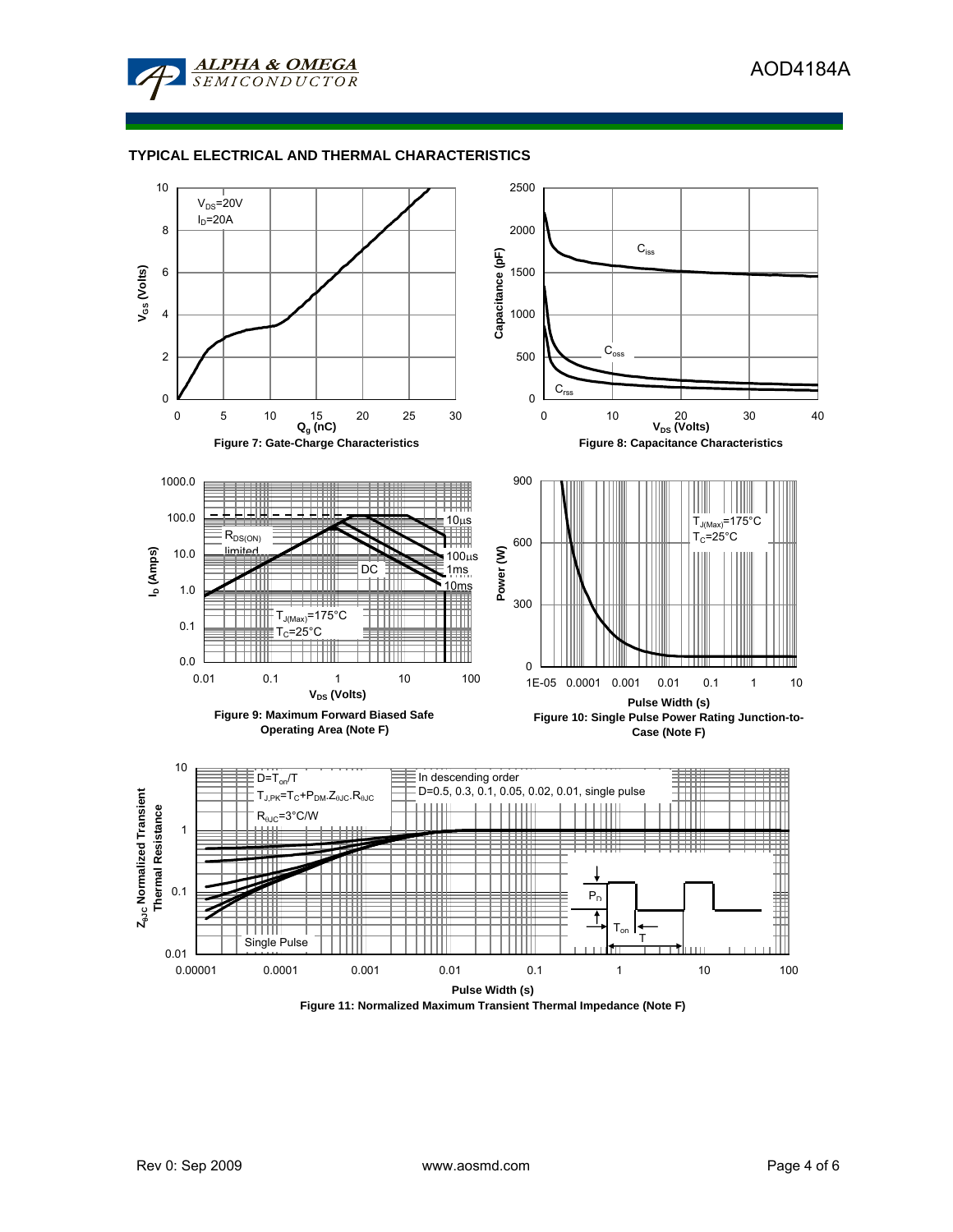

# **TYPICAL ELECTRICAL AND THERMAL CHARACTERISTICS**



**Figure 16: Normalized Maximum Transient Thermal Impedance (Note H)**